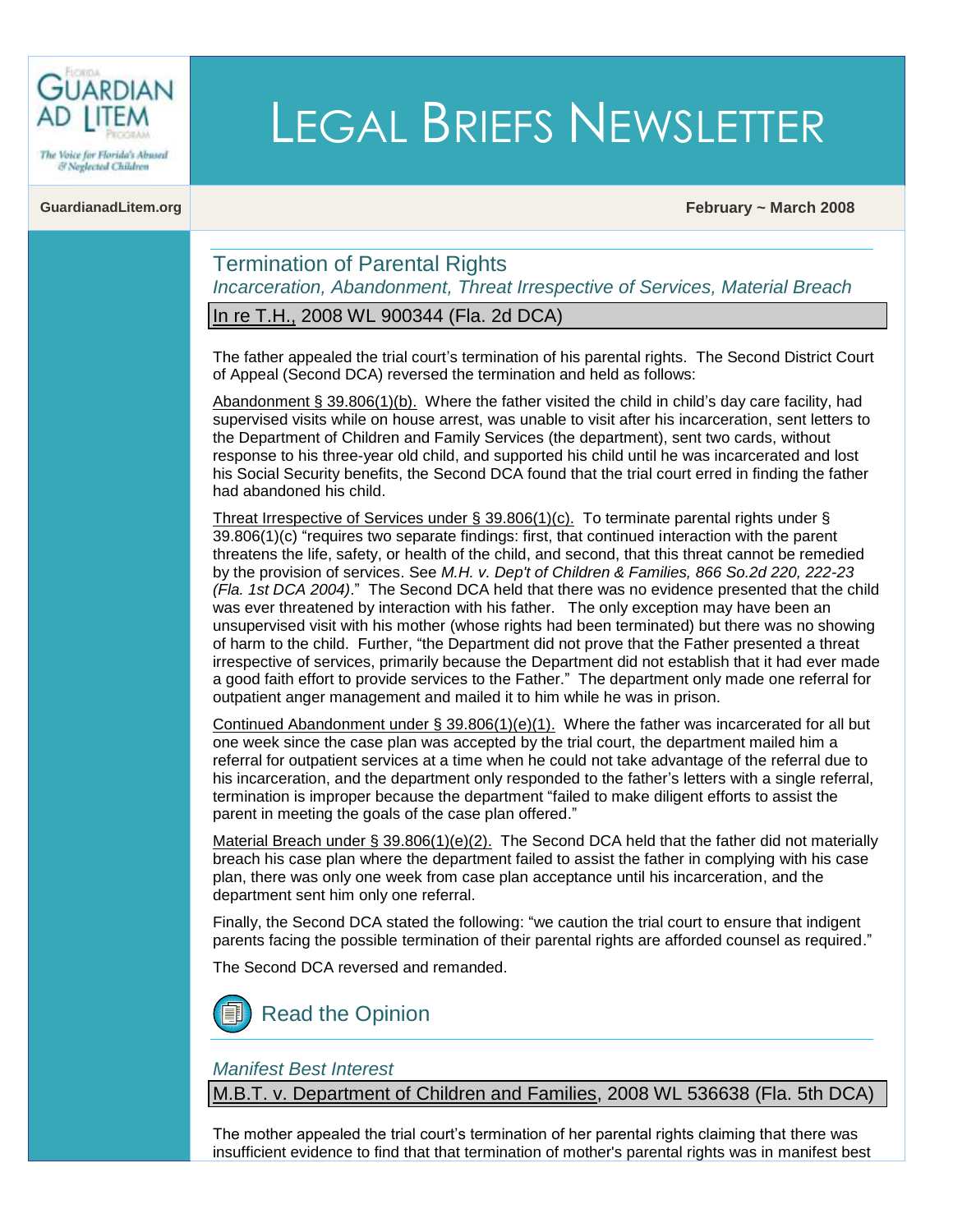interests of her children. The Fifth District Court of Appeal (Fifth DCA) granted mother"s motion to clarify the decision.

The Fifth DCA affirmed the trial court's order terminating the mother's parental rights. The Fifth DCA found that "during the two-year time period that the mother's children were in shelter care, the mother failed to make good faith efforts to comply with the terms of her case plan, failed to regularly visit or contact her children, failed to contact her case worker, and was incarcerated on four separate occasions based on four separate offenses."

The Fifth DCA held that the trial court did find that termination of parental rights was in the children"s manifest best interest as required by § [39.810 Fla. Stat. \(2005\).](http://www.flsenate.gov/Statutes/index.cfm?App_mode=Display_Statute&Search_String=&URL=Ch0039/SEC810.HTM&Title=->2007->Ch0039->Section%20810#0039.810) "The trial court properly demonstrated its application of the provisions of the statute to the facts presented, noting that termination of the mother's parental rights was in the manifest best interests of the children because placement with a relative was not available and the mother is devoid of any ability or disposition to provide the children with food, clothing, medical care or to meet their physical, mental and emotional needs. The court further found that it was unlikely that the children would remain in foster care for a long time because they were all young in age. Additionally, the record demonstrates that the Guardian Ad Litem recommended that it was in the children's best interests for the court to terminate the mother's parental rights."

To see an in depth discussion of manifest best interest visit the [Florida Statewide Guardian ad](http://www.guardianadlitem.org/att_conf_train.asp)  [Litem website Conferences and Training](http://www.guardianadlitem.org/att_conf_train.asp) section to review worksheets and practice aids concerning termination of parental rights. [http://www.guardianadlitem.org/att\\_conf\\_train.asp](http://www.guardianadlitem.org/att_conf_train.asp)



*Trial Court's Independent Research – Harmless Error*

D.M. v. Department of Children and Family Services, 2008 WL 509642 (Fla. 3d DCA)

The parents appealed the trial court"s order terminating their parental rights. The parents argue that there was insufficient evidence to terminate their parental rights based upon the ground that "the continuing involvement of the parent or parents in the parent-child relationship threatens the life, safety, well-being, or physical, mental or emotional health of the child irrespective of the provision of services. [§ 39.806\(1\)\(c\) Fla. Stat. \(2005\).](http://www.flsenate.gov/Statutes/index.cfm?App_mode=Display_Statute&Search_String=&URL=Ch0039/SEC806.HTM&Title=->2007->Ch0039->Section%20806#0039.806)

The Third District Court of Appeal (Third DCA) upheld the trial court"s termination of parental rights. The parent"s primary issue in this case was drug use and both failed to pursue drug treatment, and both were incarcerated for cocaine use.

The parents also argue that the "trial court performed independent research in legal periodicals regarding an issue in the case." The Third DCA stated that the trial court is permitted to do independent research in legal materials such as such as case reporters, statutes, treatises, and law reviews. However, the Third DCA agreed with the parents that trial court was not permitted to research "Wikipedia, the British Medical Journal, and other medical or scientific treatises." "The correct procedure would have been to request that the research be done by the parties, or by the court-appointed psychologist (with notice to the parties)."

The Third DCA found that the research was harmless error and affirmed the trial court"s order terminating parental rights.



*Not Necessary to Prove Which Parent Injured the Child*

S.E.G. v. Department of Children and Families, 2008 WL 817381 (Fla. 5th DCA)

Where "medical evidence proved that the injuries resulted from multiple episodes of abuse;" the parents were the sole caretakers at all relevant times and had no credible explanation for the child"s injuries, the Fifth District Court of Appeal held that it is not necessary to prove which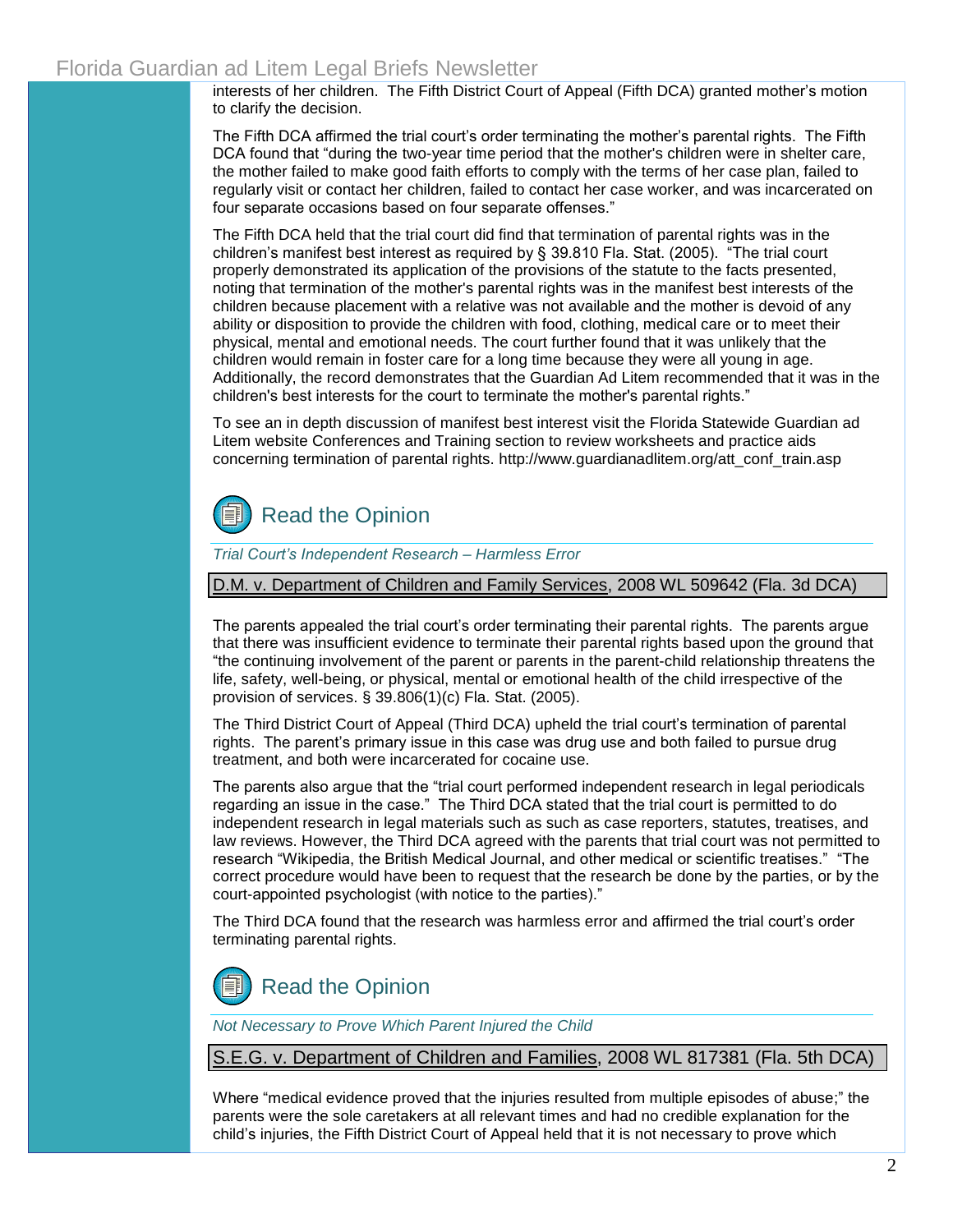parent injured the child in order to terminate either parent's parental rights.



*Children Testifying*

T.W. v. Department of Children and Families, 2008 WL 584926 (Fla. 4th DCA)

The mother appealed the trial court's order terminating her parental rights. The Fourth District Court of Appeal (Fourth DCA) upheld the trial court"s decision. The mother also objected to the trial court only allowing two of her four children to testify The Fourth DCA held that this was harmless error where the trial court acknowledged that the children loved their mother, that they wanted to remain with her and that she was a good mother (as testified to by her two other children).

The Fourth DCA upheld the trial court's ruling.

[Read the Opinion](http://www.4dca.org/Mar2008/03-05-08/4D07-4781.op.pdf)

**Dependency** *Grandparent's Rights – Party/Participant*

In re K.M., 2008 WL 783291 (Fla. 2d DCA)

The trial court adjudicated the child dependent (as to the mother -- father"s whereabouts were unknown) and placed the child in the care of the maternal grandmother and aunt. Later, the father requested custody of the child and the trial court ordered placement of the child with the father. The maternal grandmother appeals the trial court's order placing the child with the father.

The Second District Court of Appeal (Second DCA) dismissed the appeal holding that the grandmother did not have standing. The grandmother contends that as "legal custodian" of the child she is permitted to appeal. [Fla. R.App. P. 9.146\(b\).](http://www.guardianadlitem.org/documents/300Appellate.pdf) However, The Second DCA stated that "§ [39.510\(1\) p](http://www.flsenate.gov/Statutes/index.cfm?App_mode=Display_Statute&Search_String=&URL=Ch0039/SEC510.HTM&Title=->2007->Ch0039->Section%20510#0039.510)rovides that "[a]ny party to the proceeding who is affected by an order of the court, or the [D]epartment [of Children and Families] may appeal to the appropriate district court of appeal within the time and in the manner prescribed by the [Florida Rules of Appellate](http://www.guardianadlitem.org/documents/300Appellate.pdf)  [Procedure."](http://www.guardianadlitem.org/documents/300Appellate.pdf) The statutory definition of party, however, does not include "legal custodian."

The Second DCA concluded "[section 39.510\(1\)](http://www.flsenate.gov/Statutes/index.cfm?App_mode=Display_Statute&Search_String=&URL=Ch0039/SEC510.HTM&Title=->2007->Ch0039->Section%20510#0039.510) supersede[s rule 9.146\(b\)](http://www.guardianadlitem.org/documents/300Appellate.pdf) such that the grandmother does not have standing to appeal the order of the trial court placing K.M. with the Father" because "[a] statute conferring a right to appeal upon a litigant relates to a substantive, rather than a procedural right." *State v. Kelley, 588 So.2d 595, 597 (Fla. 1st DCA 1991).*



*Drug Use*

M.F. v. Department of Children and Families, 2008 WL 583892 (Fla. 4th DCA)

The father appealed the trial court"s dependency adjudication of his children. The youngest child was born cocaine positive. The Department of Children and Families (the department) alleged three grounds for dependency as to the father: (1) the father neglected the youngest child by failing protect the children from the mother"s on-going substance abuse problem, (2) the father neglected the children by failing to protect them from the mother"s cocaine use, (3) the children are presently at risk of imminent neglect based upon the father's own drug use.

To find the youngest child dependent as to the father, the department must show that the "(1) father knew about the mother's drug use, and (2) he was capable of preventing the child's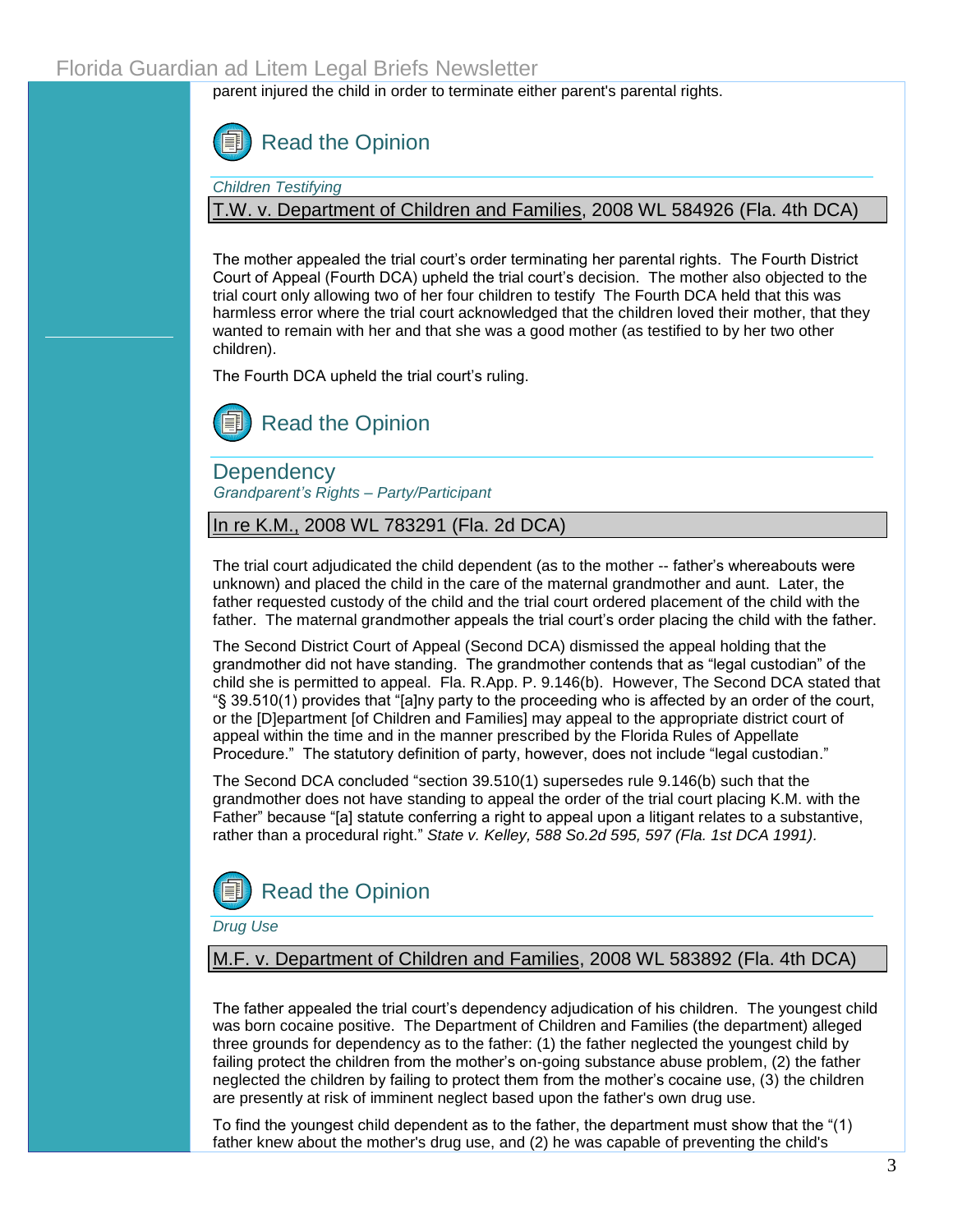exposure, but failed to do so." The Fourth District Court of Appeal (Fourth DCA) held that "The father's testimony that he was present in the home on a regular basis may raise an inference of knowledge but does not contradict his testimony that he did not know the mother was using cocaine while pregnant."

Next, the Fourth DCA discussed whether the father's drug use placed the children at risk of imminent neglect. "To prove that a child is at risk of imminent neglect, the department must put forth competent, substantial evidence that ... neglect is "impending and about to occur." It must be shown: (1) that the parent has an ongoing substance abuse problem, (2) that it adversely affected his ability to care for the child, and (3) that the child suffered harm or injury-physical, mental or emotional-as a consequence of the parent's drug use."

The Fourth DCA reversed the trial court's adjudication, holding that the department presented no evidence that the father used drugs in the presence of the children or that his drug use adversely affected the children or had an adverse effect on his ability to parent. The "totality of the circumstances" did not show that an imminent risk of harm was created by the father"s drug use.



*Voluntariness of Surrender*

## A.A. v. Department of Children and Families, 972 So.2d 1116 (Fla. 4th DCA 2008)

After dependency proceedings were initiated by the Department of Children and Families (the department) the mother voluntarily surrendered her children. Later the mother moved to vacate the surrender. The trial court denied her motion and she appealed.

The Fourth District Court of Appeal (Fourth DCA) affirmed the trial court's denial of the mother's motion to vacate her surrender. The surrender was made in open court before a judge, and judge specifically inquired as to voluntariness and mother's understanding and intent. The mother argued that the court was required to hold another inquiry whether the mother's surrender was unforced, voluntary and enforceable. The Fourth DCA disagreed and found that "voluntariness of the surrender in this case was addressed sufficiently in open court when the surrender was executed by the mother."

#### *Jurisdiction*

E.G. v. Department of Children and Family Services, 2008 WL 649435 (Fla. 3d DCA)

The mother filed an emergency motion asserting that the trial court had acted without jurisdiction when it ordered her children into shelter care when the Department of Children and Family Services (the department) had only requested court-ordered services with the children to remain in the home.

The Third District Court of appeal (Third DCA) held that the trial court had jurisdiction when the department filed its motion for court-ordered services. The mother also contends that the court cannot place the children in shelter care when the petition to the court did not request shelter care. The Third DCA held that "trial court has the power to take immediate action if, in the course of hearing a petition for court-ordered services, the trial court finds that the facts of the case are such that the children are in immediate peril. In that circumstance, the trial court has the authority to take emergency action to place the children in a shelter, even though the pending petition did not request such relief." [§ 39.402](http://www.flsenate.gov/Statutes/index.cfm?App_mode=Display_Statute&Search_String=&URL=Ch0039/SEC402.HTM&Title=->2007->Ch0039->Section%20402#0039.402)  [Fla. Stat. \(2007\).](http://www.flsenate.gov/Statutes/index.cfm?App_mode=Display_Statute&Search_String=&URL=Ch0039/SEC402.HTM&Title=->2007->Ch0039->Section%20402#0039.402) 



### *Domestic Violence*

J.S. v. Department of Children and Families, 2008 WL 818319 (Fla. 5th DCA)

The mother consented to her child"s dependency adjudication. The father appeals the trial court"s order adjudicating his child dependent as to him. The Department of Children and Families (the department) grounds for dependency as to father, were that the father abandoned the child,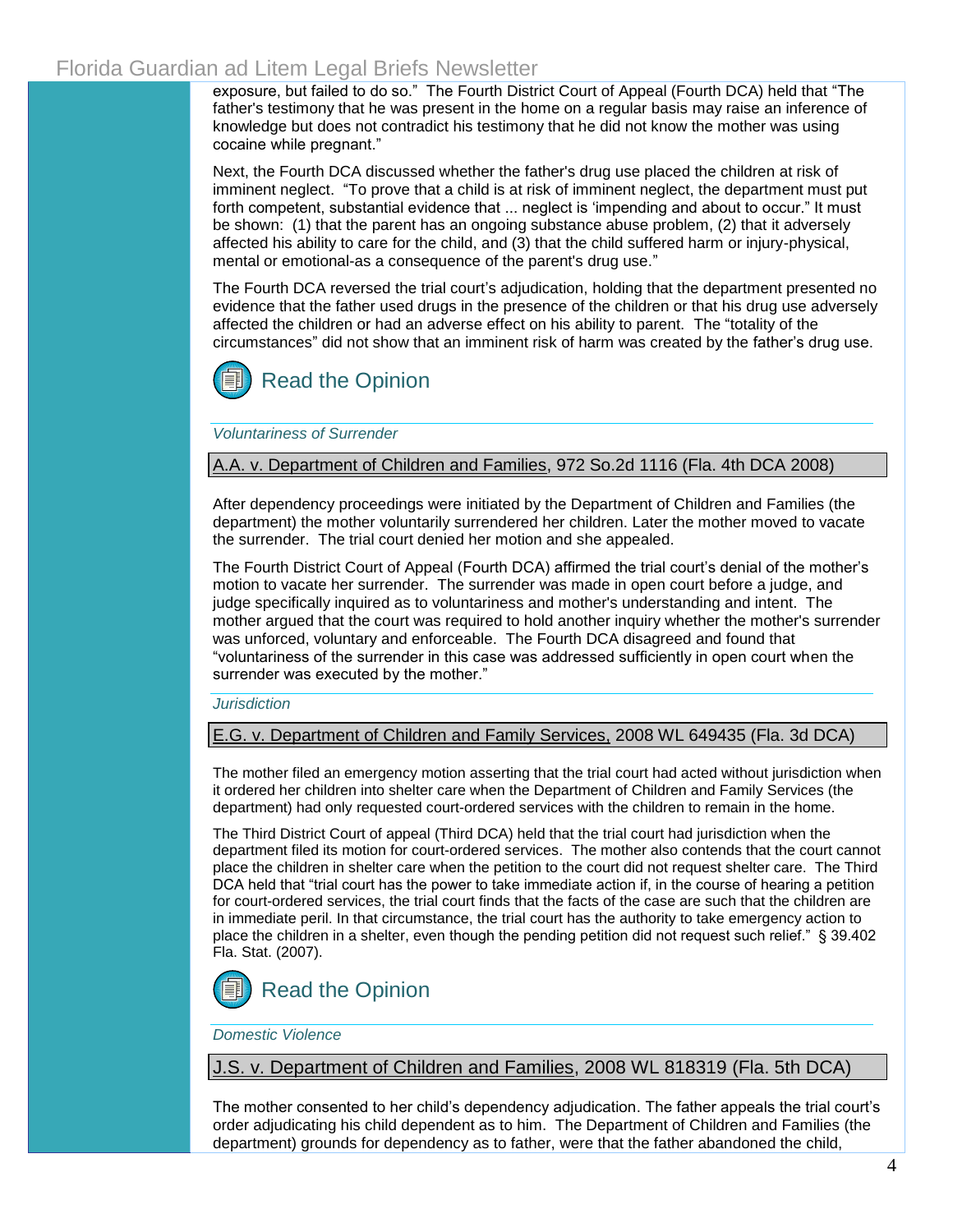engaged in domestic violence in front of the child, and had failed to appropriately supervise the child.

The Fifth District Court of Appeal (Fifth DCA) held that "the trial court's conclusion was not supported by substantial competent evidence" where the father and mother ceased living together in when the child was seven months old; parties were separated over sixteen months prior to the filing of the supplemental petition; there was no evidence that the child was affected by the two alleged incidents of domestic violence; and any possible risk of harm during either domestic violence incidents, was caused primarily by the mother.

The Fifth DCA reversed.



*Jurisdiction*

# C.B. v. Department of Children and Families, 2008 WL 611606 (Fla. 5th DCA)

The mother appeals four post-disposition dependency orders. The children had originally been sheltered with the parents under the Department of Children and Families (the department) supervision. An adjudication of dependency was withheld and supervision was eventually terminated. Later, the trial court "reinstated supervision" due to the mother"s incarceration and lack of housing. The trial court removed the children and ordered the mother to comply with the previous case plan. The trial court denied the mother"s motion for an adjudicatory hearing.

Because the Fifth District Court of Appeal (Fifth DCA) did not have appellate jurisdiction, as these were non-final orders, the Fifth DCA treated the direct appeal as a petition for writ of certiorari. The mother argued that the children were never adjudicated dependent, and after termination of supervision the trial court was not allowed to exercise jurisdiction over her children without and entitle new dependency action. The Fifth DCA agreed and held that the "the trial court violated the essential requirements of the law when it attempted to exercise full jurisdiction without the initiation of a new dependency action."



# Modification of Visitation

# J.R. v. Department of Children and Families, 2008 WL 649613 (Fla. 4th DCA)

The mother appealed the trial court"s order suspending visitation with her children. The mother argues that the trial court did not make specific findings of fact to support the modification of her visitation and the court erred in modifying her visitation.

The Fourth District Court of Appeal (Fourth DCA) held that the trial court failed to make "specific findings of fact and conclusions of law." [Rule 8.260\(a\) of the Florida Rules of Juvenile Procedure](http://www.guardianadlitem.org/documents/2008Juvenile20Rules.pdf)  requires all orders of the court to "contain specific findings of fact and conclusions of law." Therefore, the Fourth DCA reversed and remanded the case. However, the Fourth DCA agreed with the trial court"s order suspending the mother's visitation in the best interests of the child.



# Website Resources

*The internet offers a vast array of information for anyone interested in the child welfare system. Below are a few examples of websites and what they offer – at no cost.*